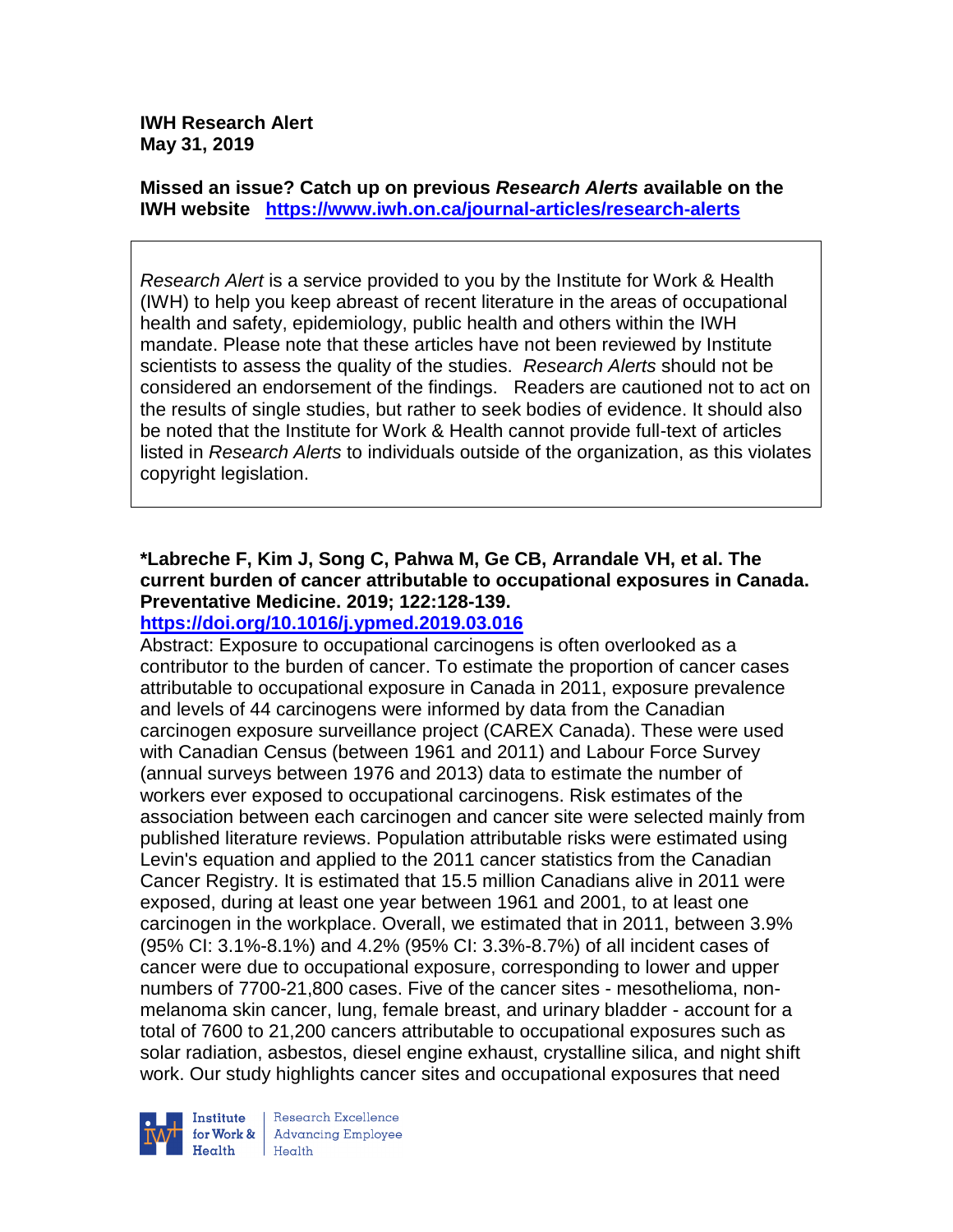recognition and efforts by all stakeholders to avoid preventable cancers in the future

**Atarod M, Mirzamohammadi E, Ghandehari H, Mehrdad R, and Izadi N. Predictive factors for return to work after lumbar discectomy. International Journal of Occupational Safety and Ergonomics. 2019; [epub ahead of print].**

*S:\0\_Library Catalogue\e-publications\49768.pdf Ref ID: 49768*

## **<https://doi.org/10.1080/10803548.2019.1600890>**

Abstract: Background. Lower back pain (LBP) is one of the most common complaints leading to disability and work absence. This study was performed to determine the rate and contributing factors of return to work in the postoperative phase after lumbar discectomy. Methods. This cohort study was performed among 142 patients attending the orthopedics spine clinic of a teaching hospital during 2016. Initially, the demographic and occupational characteristics and Oswestry disability index (ODI) were fulfilled, and patients were followed with regard to time off, work return and type of job after surgery. Results. 113 participants (79.5%) returned to work in 3 months. Male gender, higher literacy, non-manual job, less physical activity, non-smoking, formal work agreement, lower working hours and higher income were associated with return to previous work. Also, shorter preoperative duration of LBP, longer hospital stay, lower severity of LBP, lower ODI score and poor perceived prognosis of return to work were associated with return to previous work. Conclusions. Return to work after discectomy is seen in more than two-thirds of patients and is related to factors such as pain intensity and body mass index. However, return to previous versus modified job is a multifactorial issue

**Bolibar M, Verd JM, and Barranco O. The downward spiral of youth unemployment: an approach considering social networks and family background. Work, Employment and Society. 2019; 33(3):401-421. <https://doi.org/10.1177/0950017018822918>** 

**Feddersen H, Mechlenborg Kristiansen T., Tanggaard AP, Horslev-Petersen K, and Primdahl J. Juggling identities of rheumatoid arthritis, motherhood and paid work - a grounded theory study. Disability and Rehabilitation. 2019; 41(13):1536-1544.** 

# **<https://doi.org/10.1080/09638288.2018.1433723>**

Abstract: PURPOSE: To explore how women with rheumatoid arthritis manage their illness, motherhood, and work life. METHODS: A constructivist, grounded theory approach based on individual interviews and participant observations with 20 women with rheumatoid arthritis who participated in work life and had children living at home or were pregnant. After initial and focused coding Goffman's concepts of social identity were applied. RESULTS: A core category: "Juggling meaningful identities" and three conceptual categories were developed: (1) Work life as the strongest identity marker; (2) Motherhood: a two-sided act; (3) Living



Institute Research Excellence<br>
for Work & Advancing Employee<br>
Health Health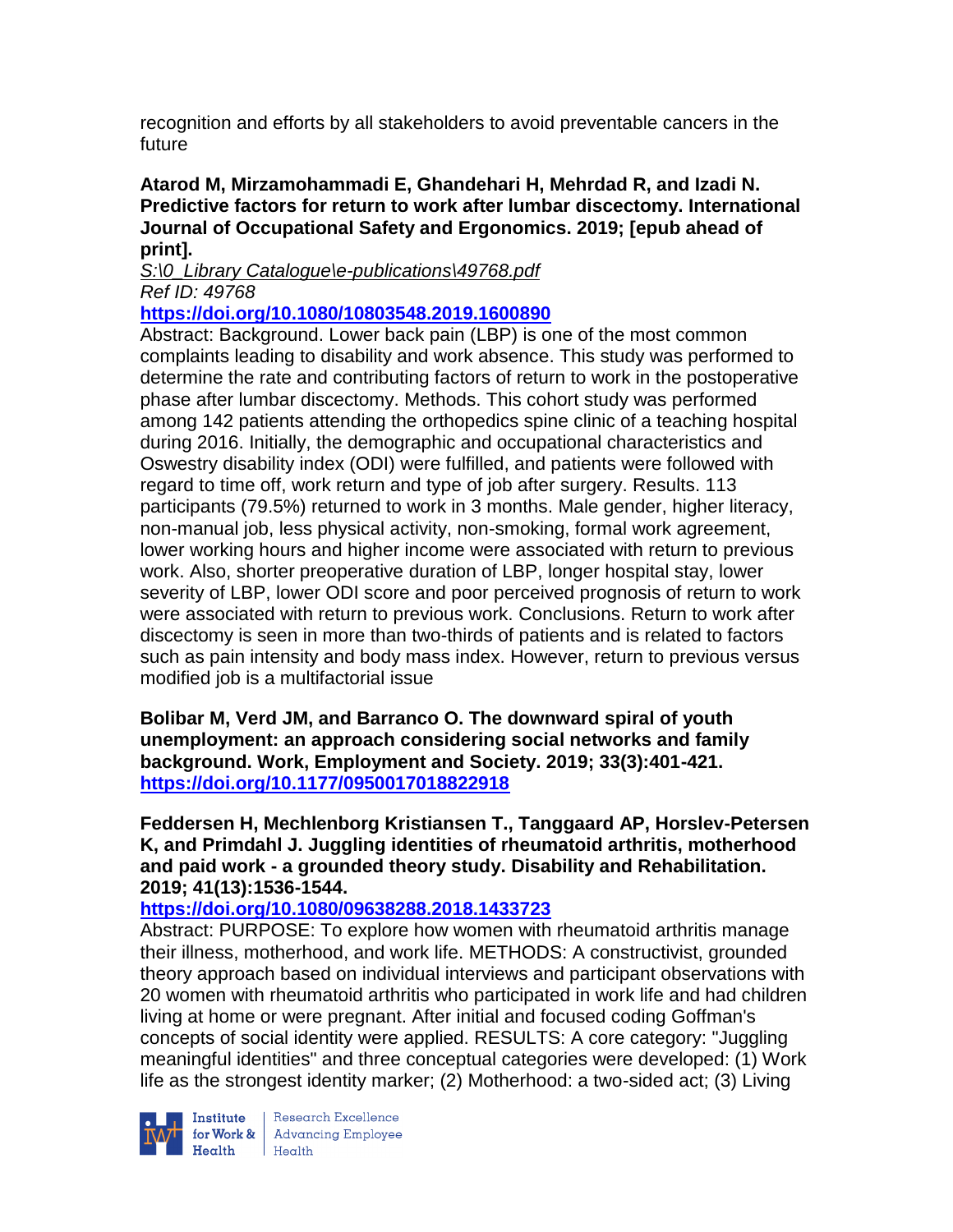with rheumatoid arthritis as an identity? Paid work, motherhood, and illness are linked to the women's social identities. The women construct and change their identities in interactions with children, partners, other parents, colleagues, and employers. CONCLUSION: The women attribute the highest priority to their professional identity, spending the majority of their time and energy in an effort to appear as "good stable workers". The disease is seen as a hindrance in this regard, and the illness identity is almost completely rejected. In motherhood, the women prioritize close interaction with their children, and deprioritize external activities. Extended outbreaks of the disease and issues regarding the children force the women to deprioritize working life. Implications for rehabilitation Juggling meaningful identities of rheumatoid arthritis, motherhood, and paid work challenge women in managing their everyday lives. Therefore, rehabilitation professionals should support individuals to develop new strategies to manage the challenges they experience regarding juggling motherhood and work ability. Work is a dominant identity marker for women with rheumatoid arthritis therefore, rehabilitation professionals have an important role to play in investigating possible ways for the individual to maintain employment or return to work. Living with rheumatoid arthritis and being a paid worker challenge women's role performance and thereby their identification as mothers. Therefore, rehabilitation professionals have to support the women and their families

**Granter E, Wankhade P, McCann L, Hassard J, and Hyde P. Multiple dimensions of work intensity: ambulance work as edgework. Work, Employment and Society. 2018; 33(2):280-297. <https://doi.org/10.1177/0950017018759207>** 

## **Hargreaves S, Rustage K, Nellums LB, McAlpine A, Pocock N, Devakumar D, et al. Occupational health outcomes among international migrant workers: a systematic review and meta-analysis. Lancet Global Health. 2019; [epub ahead of print].**

# **[https://doi.org/10.1016/S2214-109X\(19\)30204-9](https://doi.org/10.1016/S2214-109X(19)30204-9)**

Abstract: BACKGROUND: Globally, there are more than 150 million international migrant workers-individuals who are employed outside of their country of origincomprising the largest international migrant group. A substantial number of migrants work in hazardous and exploitative environments, where they might be at considerable risk of injury and ill health. However, little data on occupational health outcomes of migrant workers exist, with which to inform global policy making and delivery of health services. METHODS: For this systematic review and meta-analysis, we searched Embase, MEDLINE, Ovid Global Health, and PsychINFO databases for primary research published between Jan 1, 2008, and Jan 24, 2018, reporting occupational health outcomes among international migrant workers (defined as individuals who are or have been employed outside their country of origin), without language or geographical restrictions. We excluded studies containing mixed cohorts of migrants and native workers in which migrant data could not be disaggregated, and studies that did not explicitly

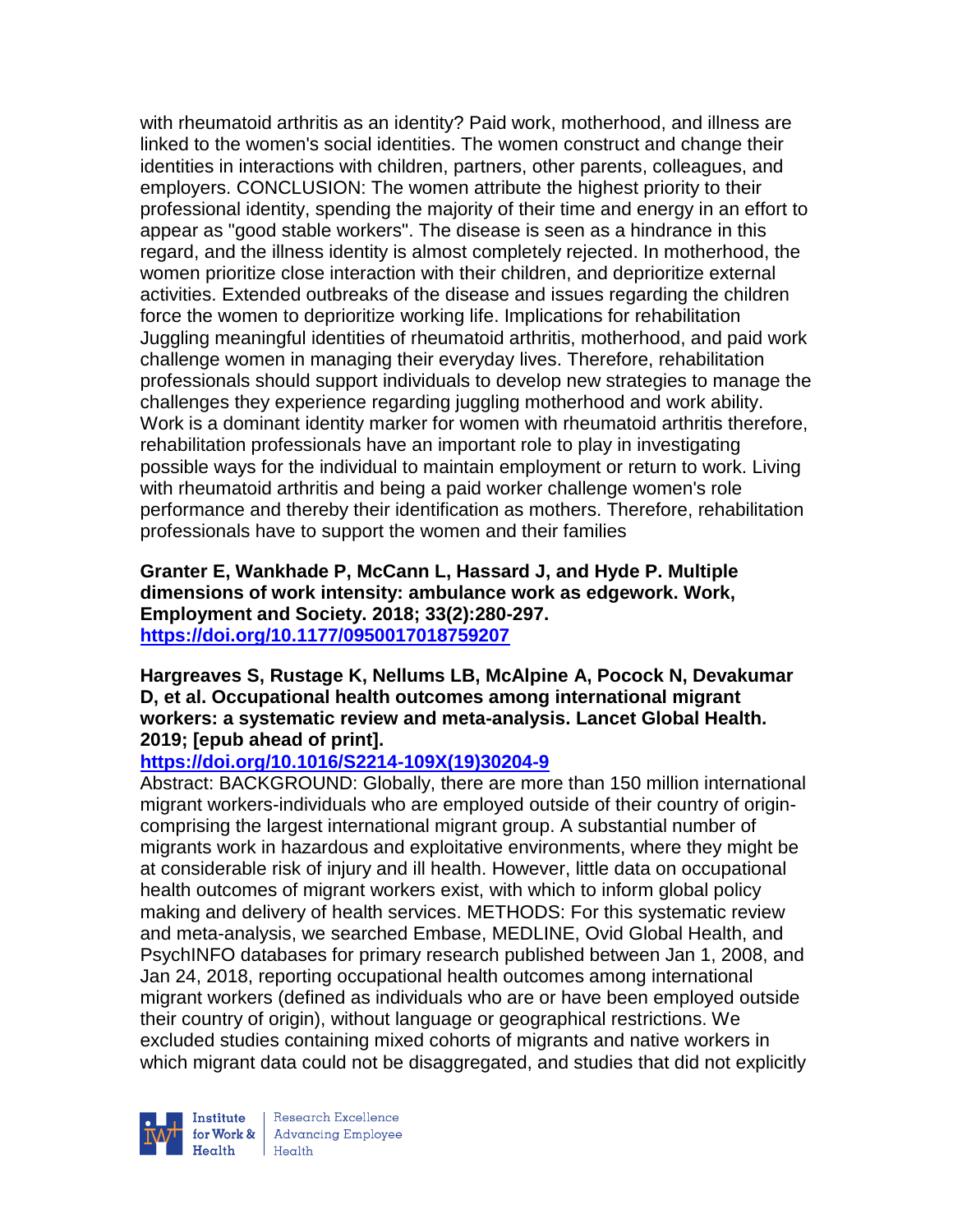report migrant status. The main outcome was prevalence of occupational health outcomes (defined as any injury, mortality, or physical or psychiatric morbidity due to an individual's work or workplace environment) among international migrant workers. Summary estimates were calculated using random-effects models. The study protocol has been registered with PROSPERO, number CRD42018099465. FINDINGS: Of the 1218 studies identified by our search, 36 studies were included in our systematic review, and 18 studies were included in the meta-analysis. The systematic review included occupational health outcomes for 12 168 international migrant workers employed in 13 countries and territories, mostly employed in unskilled manual labour. Migrant workers originated from 25 low-income and middle-income countries, and worked in the following sectors: agriculture; domestic, retail, and service sectors; construction and trade; and manufacturing and processing. Migrant workers had various psychiatric and physical morbidities, and workplace accidents and injuries were relatively common. In the meta-analysis, among 7260 international migrant workers, the pooled prevalence of having at least one occupational morbidity was 47% (95% CI 29-64; I(2)=99.70%). Among 3890 migrant workers, the prevalence of having at least one injury or accident, including falls from heights, fractures and dislocations, ocular injuries, and cuts was 22% (7-37; I(2)=99.35%). INTERPRETATION: International migrant workers are at considerable risk of work-related ill health and injury, and their health needs are critically overlooked in research and policy. Governments, policy makers, and businesses must enforce and improve occupational health and safety measures, which should be accompanied by accessible, affordable, and appropriate health care and insurance coverage to meet the care needs of this important working population. FUNDING: Wellcome Trust

#### **Hudon A, Lippel K, and MacEachen E. Mapping first-line health care providers' roles, practices, and impacts on care for workers with compensable musculoskeletal disorders in four jurisdictions: a critical interpretive synthesis. American Journal of Industrial Medicine. 2019; [epub ahead of print].**

# **<https://doi.org/10.1002/ajim.22972>**

Abstract: BACKGROUND: First-line health care providers are the primary access point for workers' benefits. However, little is known about their impact on quality of care and return-to-work. Our objective was to critically compare literature on the practices of first-line providers for workers with musculoskeletal injuries in Ontario and Quebec (Canada), Washington State (United States), and Victoria (Australia). METHODS: A critical interpretive synthesis of peer-reviewed scientific literature was conducted. The search across six databases yielded 59 relevant publications that were critically appraised. RESULTS: Three themes emerged: 1) how policies about first-line health care providers' modulate worker access to care, 2) how these providers' roles, practices, and training shape disability management, and 3) how the quality of care and disability outcomes are evaluated. CONCLUSIONS: First-line health care providers have a critical

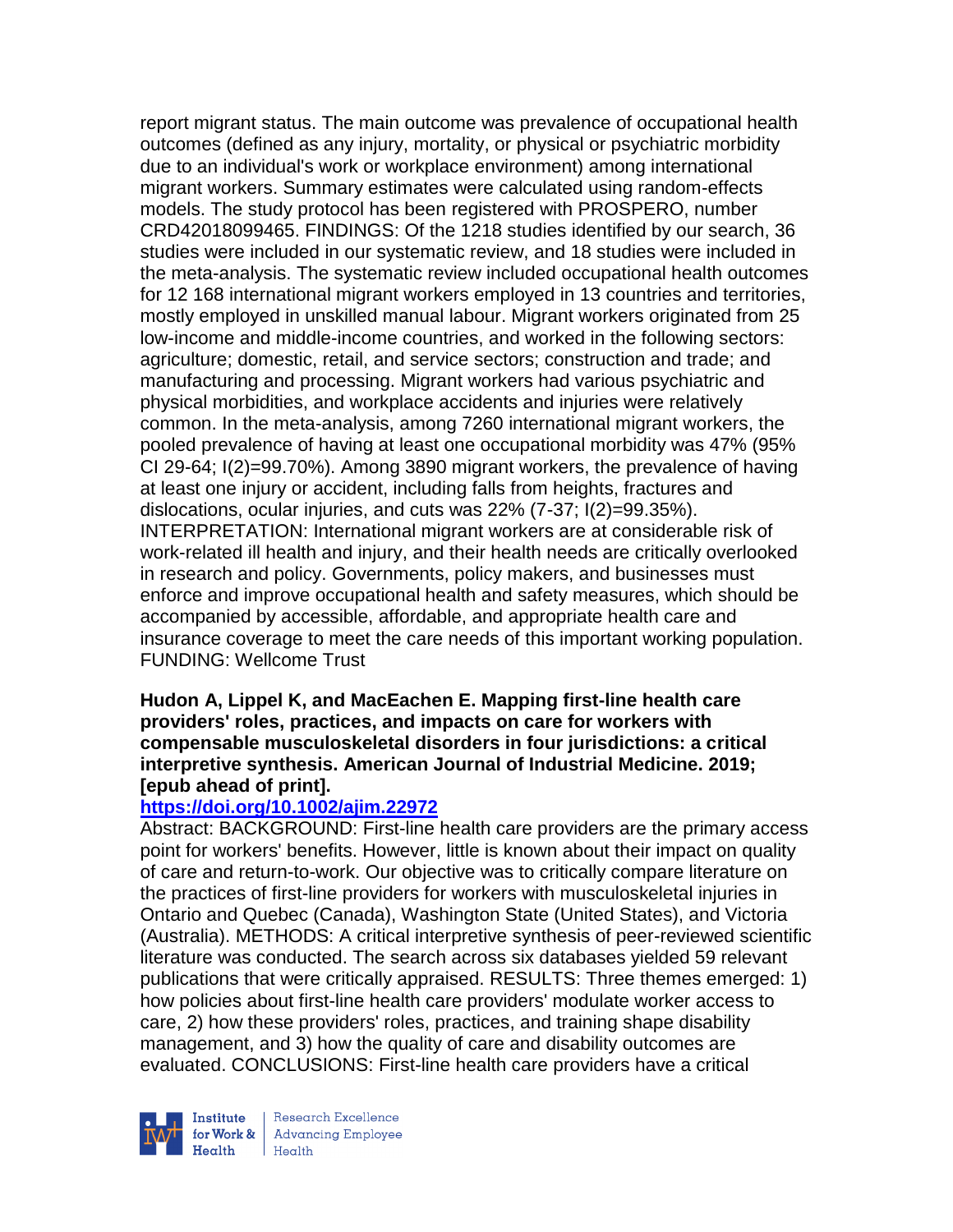influence on workers' trajectories of care. A focus on their role while taking the complexity of the context into account will help orient future policy changes

## **Imes CC and Chasens ER. Rotating shifts negatively impacts health and wellness among intensive care nurses. Workplace Health & Safety. 2019; 67(5):241-249.**

## **<https://doi.org/10.1177/2165079918820866>**

Abstract: The impact of shift work on sleep and health has been examined in the past, but most studies utilized cross-sectional designs relying on between-subject differences. The purpose this study was to examine the within-subject differences in self-report measures of health and wellness among a group of nurses engaged in rotating shifts. Patient-Reported Outcomes Measurement Information System (PROMIS) measures, collected post-day and post-night shift, were used to assess health, sleep disturbances and sleep-related impairment, fatigue, emotional distress (anger), satisfaction with social roles outside of work, and applied cognitive abilities. Among the sample of 23 White, mostly female (91.3%) nurses, all PROMIS measures were worse indicting lower health and wellness after working night shifts compare to after working day shifts ( p values from .167 to < .001). During both time points of assessment, sleep-related impairment was highly correlated with greater emotional distress, greater fatigue, and worse memory and concentration. Study findings support prior studies that shift work can negatively impact health and wellness

### **Johnsen TL, Eriksen HR, Baste V, Indahl A, Odeen M, and Tveito TH. Effect of reassuring information about musculoskeletal and mental health complaints at the workplace: a cluster randomized trial of the atWork intervention. Journal of Occupational Rehabilitation. 2019; 29(2):274-285. <https://doi.org/10.1007/s10926-018-9786-6>**

Abstract: Purpose The purpose of this study was to investigate the possible difference between the Modified atWork intervention (MAW) and the Original atWork intervention (OAW) on sick leave and other health related outcomes. atWork is a group intervention using the workplace as an arena for distribution of evidence-based knowledge about musculoskeletal and mental health complaints. Methods A cluster randomized controlled trial with 93 kindergartens, comprising a total of 1011 employees, was conducted. Kindergartens were stratified by county and size and randomly allocated to MAW (45 clusters, 324 respondents) or OAW (48 clusters, 313 respondents). The randomization and intervention allocation processes were concealed. There was no blinding to group allocation. Primary outcome was register data on sick leave at cluster level. Secondary outcomes were health complaints, job satisfaction, social support, coping, and beliefs about musculoskeletal and mental health complaints, measured at the individual level. Results The MAW group reduced sick leave by 5.7% during the intervention year, while the OAW group had a 7.5% increase. Overall, the changes were not statistically significant, and no difference was detected between groups, based on 45 and 47 kindergartens. Compared to the OAW

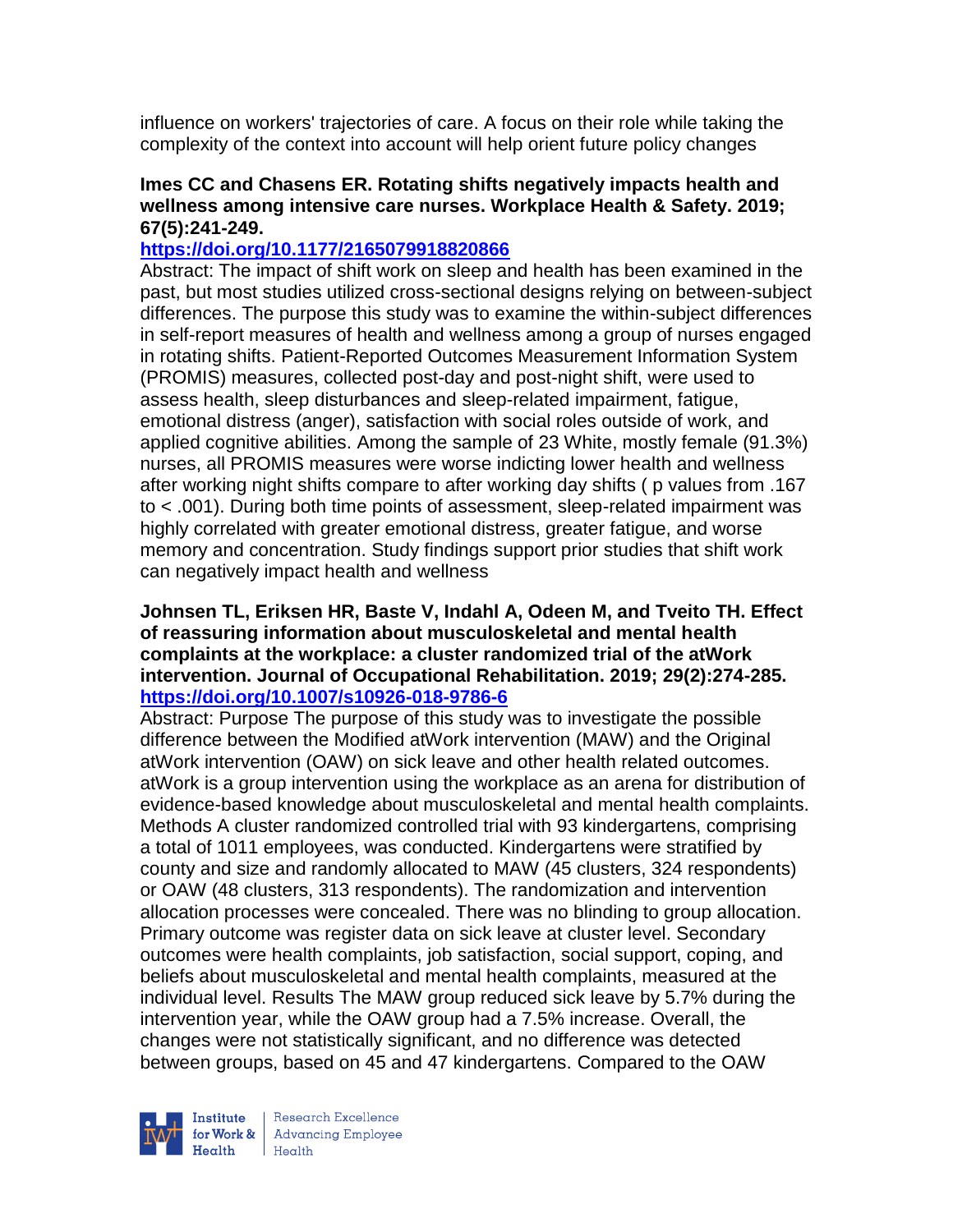group, the MAW group had a smaller reduction for two of the statements concerning faulty beliefs about back pain, but believed less in the hereditary nature of depression. Conclusions The MAW did not have a different effect on sick leave at cluster level compared to the OAW. Trial registration https://Clinicaltrials.gov/ : NCT02396797. Registered March 23th, 2015

#### **Koensgen N, Rombey T, Allers K, Mathes T, Hoffmann F, and Pieper D. Comparison of non-Cochrane systematic reviews and their published protocols: differences occurred frequently but were seldom explained. Journal of Clinical Epidemiology. 2019; 110(34-41. <https://doi.org/10.1016/j.jclinepi.2019.02.012>**

Abstract: OBJECTIVE: To quantify the prevalence of differences in the reported methods between non-Cochrane systematic reviews (SRs) and their protocols and the extent to which these were reported and explained. STUDY DESIGN AND SETTING: We searched MEDLINE and Embase to identify protocols of non-Cochrane SRs published in 2012 and 2013. Using various methods, we searched for their corresponding SRs up to December 2016. The SRs and protocols were compared with respect to the methods-related "Preferred Reporting Items for Systematic review and Meta-Analysis Protocols" (PRISMA-P). RESULTS: We included 80 SRs and their protocols. Almost all SRs (92.5%) differed from their protocols in at least one of the methods-related PRISMA-P items (no. 7-17) and their subcategories. Half the SRs (48.8%) had a major difference in at least one item. On average, each SR differed from its protocol in 3.2 items, of which one comprised a major difference. Only 10% of all differences were reported in the SR, two-thirds with an explanation (7.0% in total). CONCLUSION: The reporting quality and transparency of non-Cochrane SRs requires further improvement. Authors should report and explain all important changes made to the protocol in the SR publication. The updated PRISMA statement should include guidance regarding this matter

## **Ministry of Labour. Ontario at work: Ministry of Labour 1919-2019. 2019; Toronto, ServiceOntario Publications:**

# **Momsen AH, Stapelfeldt CM, Rosbjerg R, Escorpizo R, Labriola M, and Bjerrum M. International classification of functioning, disability and health in vocational rehabilitation: a scoping review of the state of the field. Journal of Occupational Rehabilitation. 2019; 29(2):241-273.**

## **<https://doi.org/10.1007/s10926-018-9788-4>**

Abstract: Purpose The purposes of this study were to provide an outline of the existing literature on operationalization of the International Classification of Functioning, Disability and Health (ICF) within vocational rehabilitation (VR) and to explore the ICF utility within VR. Methods The process was undertaken in five stages according to a framework of scoping review. Screening and extraction of data were done by two independent reviewers, and data was summarized according to content analysis. Results Fifty papers (25 qualitative and 25 quantitative) were included. The operationalization of the ICF was described in



Institute Research Excellence<br>for Work & Advancing Employee<br>Health Health  $Heath$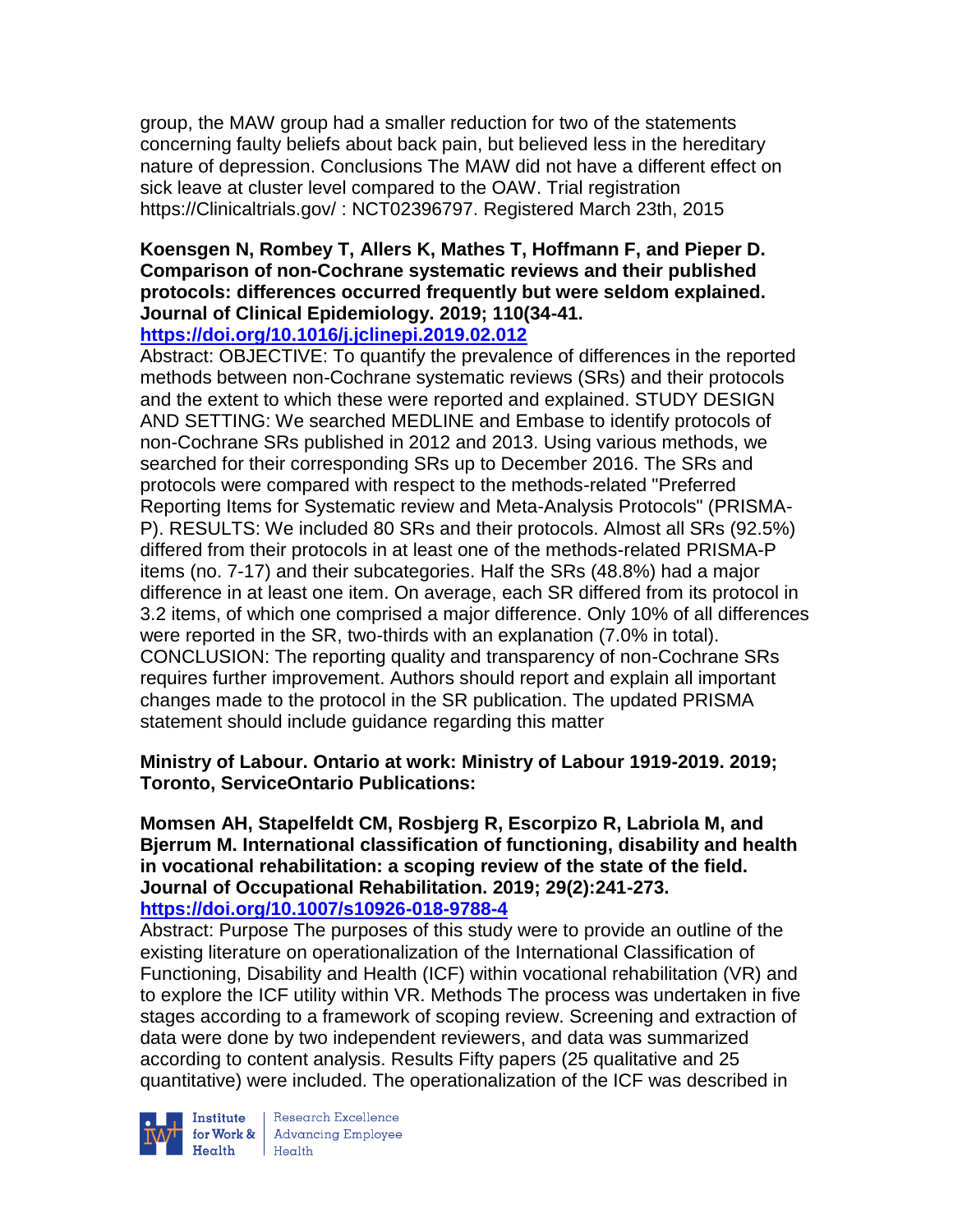four different ways: In total 18 (36%) papers described use of the ICF for structuring information, 8 (15%) for linking information to ICF, 12 (24%) for analysis of results, and 12 (24%) for development of a model. In total 15 (29%) papers described VR interventions involving stakeholders, whereas 32 (62%) were reviews. Forty of the papers described all the ICF components. Conclusions The review revealed use of the ICF within the field VR in 50 papers, and in various settings. The ICF framework was most often operationalized for structuring or linking information of functioning. A majority of papers were reviews and involved researchers only, whereas different stakeholders and VR professionals were involved in the interventions. In 40 papers all the ICF components were described, and the ICF was considered a useful tool to inform the VR professionals assessment of functioning. However, more research within VR is needed to standardize and ease the use of the ICF

# **Nahar VK, Wilkerson AH, Martin B, Boyas JF, Ford MA, Bentley JP, et al. Sun protection behaviors of state park workers in the southeastern USA. Annals of Work Exposures and Health. 2019; 63(5):521-532.**

#### **<https://doi.org/10.1093/annweh/wxz019>**

Abstract: BACKGROUND: Due to the nature of their work, state park workers receive substantial exposure to sunlight, putting them at an increased risk of developing skin cancer. Increased use of sun protection behaviors can reduce this risk. OBJECTIVES: Using the health belief model (HBM) as a theoretical framework, the purpose of this study was to assess factors associated with sun protection behaviors among state-park workers. METHODS: In this crosssectional study, a convenience sample of participants were recruited from 23 state parks in the Southeastern USA to complete a self-administered questionnaire based on the constructs of the HBM. RESULTS: The sample comprised 310 state park workers. The majority of participants were non-Hispanic White (61.6%), male (63.5%), and were aged 39.56 (+/-13.97) years on average. The average duration of sun exposure during the workday was reported as 3.51 h (+/-1.88). Nearly 12% of the participants reported that their workplace had a sun-safety policy and ~10% reported receiving sun-safety training at their workplace. The majority of participants reported that they did not sufficiently use sun protection methods. Factors associated with sun protection behaviors included the HBM constructs of perceived benefits outweighing perceived barriers (standardized coefficient =  $0.210$ ,  $P = 0.001$ ), self-efficacy (standardized coefficient =  $0.333$ , P <  $0.001$ ), and cues to action (standardized coefficient =  $0.179$ ,  $P = 0.004$ ). CONCLUSION: Future research should explore the barriers to adopting and enforcing sun-safety policies in the workplace. HBM appears to be efficacious in explaining sun protection behaviors among state park workers. HBM constructs should be considered in future interventions aimed at increasing sun protection behaviors in this population

## **Okazaki E, Nishi D, Susukida R, Inoue A, Shimazu A, and Tsutsumi A. Association between working hours, work engagement, and work**

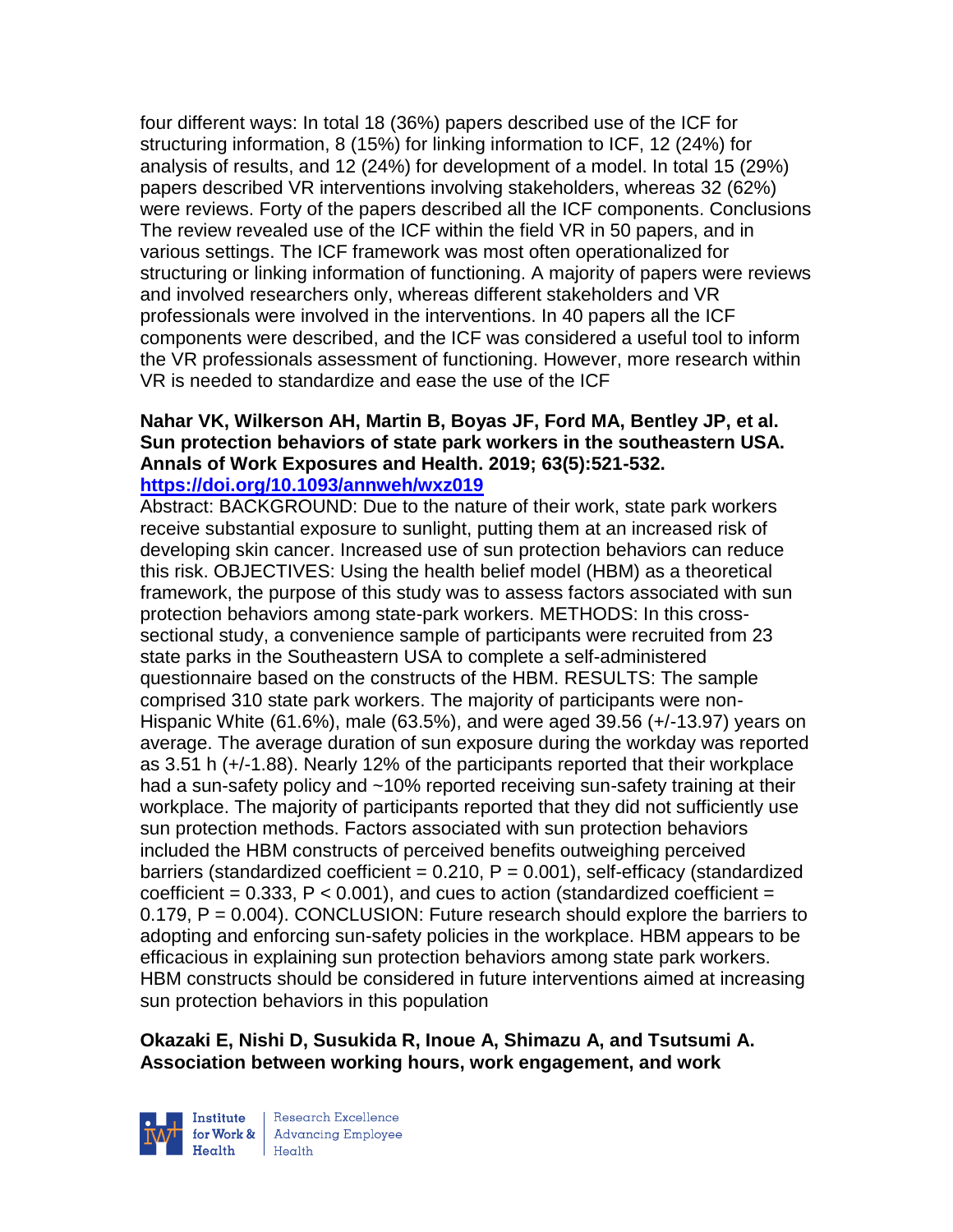**productivity in employees: a cross-sectional study of the Japanese Study of Health, Occupation, and Psychosocial Factors Relates Equity. Journal of Occupational Health. 2019; 61(2):182-188.** 

**<https://doi.org/10.1002/1348-9585.12023>** 

Abstract: OBJECTIVES: The aims of the study were to investigate the association between working hours, work engagement, and work productivity, and to examine if work engagement moderates the influence of working hours on work productivity. METHODS: We used cross-sectional data from the Japanese occupational cohort survey, which involved 2093 employees in a manufacturing industry. Working hours were self-reported by the study participants. Work productivity was assessed with absolute presenteeism based on the scale of the validated Japanese version of World Health Organization Health and Work Performance Questionnaire (WHO-HPQ). Work engagement was assessed with the Nine-item Utrecht work Engagement Scale (UWES-9). Univariate and multivariable regression analyses were conducted to examine the association of working hours and work engagement with work productivity. We also carried out stratified multivariable regression analysis separately for those with high-work engagement and those with low-work engagement. RESULTS: Working >40 to 50 hours per week and >50 hours per week were significantly positively associated with work productivity in univariate analysis. However, the significant association no longer held after adjusting for work engagement. Work engagement was positively associated with work productivity even after controlling for potential confounders. Working hours were not significantly associated with work productivity among those with high-work engagement or among those with low-work engagement. CONCLUSIONS: Working hours did not have any significant associations with work productivity when taking work engagement into account. Work engagement did not moderate the influence of working hours on work productivity, though it attenuated the relationship between working hours and work productivity

**Stefanovitch-Lawbuary N, Amirfeyz R, Lovell R, and Bannister G. Reliability and responsiveness of patient-reported outcome measures of neck disability to physical therapy: comparison of the Copenhagen, Northwick Park, and Neck Bournemouth questionnaires and the Neck Disability Index. Journal of Manipulative and Physiological Therapeutics. 2019; 42(2):104- 107.** 

# **<https://doi.org/10.1016/j.jmpt.2019.03.007>**

Abstract: OBJECTIVE: The purpose of this study was to identify the external and internal reliability and responsiveness of the validated patient-reported outcome measures (PROMs) of neck pain to a standardized regimen of physiotherapy administered acutely after mild whiplash injury using the clinically significant improvement components of the Patient Global Impression of Change (PGIC) as the outcome measure. METHODS: Eighty-six patients with neck pain alone were referred for physiotherapy within 2 weeks of whiplash injury. They completed the Copenhagen, Northwick Park (NP), and Neck Bournemouth (NBQ)

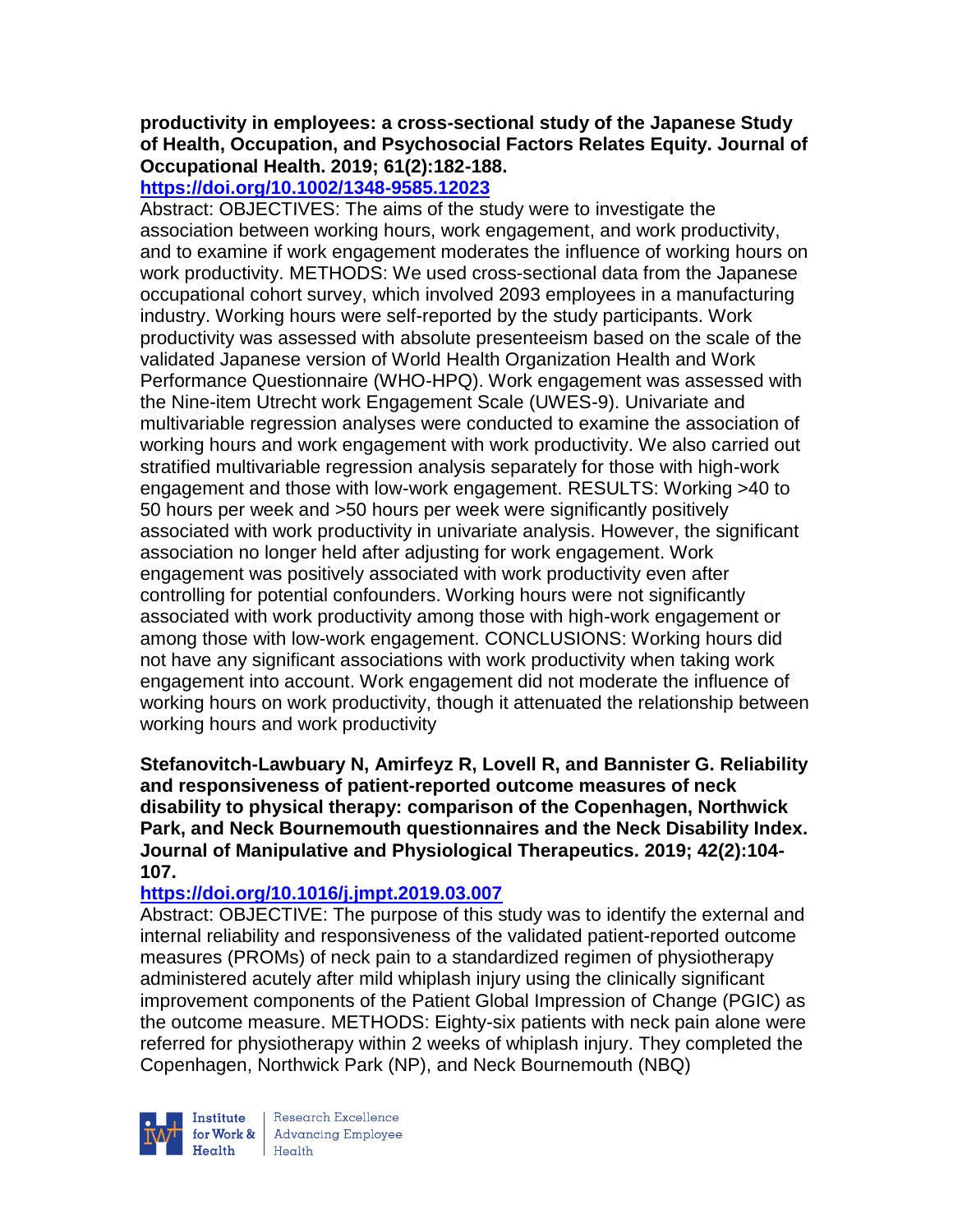questionnaires and the Neck Disability Index (NDI) before starting and after treatment when they also completed the PGIC. Treatment comprised deep soft tissue massage, myofascial releases, muscle energy techniques, joint articulation and manipulation techniques, and a home exercise program. The duration of treatment was between 3 and 6 weeks. A PGIC of 6 or 7 was considered to be clinically significant improvement. RESULTS: The external reliability of the PROMs was >0.7 and internal >0.87. All components of the PROMs contributed to the final score except headache in the Copenhagen and upper-limb dysesthesia in the NP. The most reliable questionnaire was the NBQ, which was significantly more responsive than the Copenhagen  $(P = .008)$ . The NBQ was slightly more responsive than the NDI and NP. The NBQ and NDI were successfully completed more frequently than the NP and Copenhagen. CONCLUSION: The NP, NDI, and NBQ are all reliable and responsive measures of change after physiotherapy for neck pain after acute whiplash injury

#### **Wallin S and Fjellman-Wiklund A. Act with respect: views of supportive actions for older workers after completion of comprehensive vocational rehabilitation services. Work. 2019; 62(4):585-598. <https://doi.org/10.3233/WOR-192896>**

Abstract: BACKGROUND: The number of older workers will expand during the next decades. Older workers have more long-term health problems and related limitations. OBJECTIVE: This study examined supportive actions provided in occupational healthcare services to older workers after vocational rehabilitation. An additional purpose was to explore occupational healthcare professionals' views on how to realize and improve adequate support activities. METHODS: Qualitative and quantitative methods were used, including a postal questionnaire and focus group discussions. Sixty-seven occupational healthcare service units participated in the postal questionnaire. Eight occupational healthcare professionals participated in two focus group discussions. The qualitative data was analyzed using qualitative content analysis. RESULTS: The qualitative analysis resulted in one theme (Act with respect), and four categories (Need for cooperation, Collaborative resources of involved stakeholders, Individual needs for support, and Gender as homogenous and separate groups). Quantitative results revealed that the workers' initiative strongly influenced the support carried out. Recommendations from the rehabilitation clinic were almost always considered when deciding on supportive actions. Focus group discussions brought up gender differences especially highlighted in the category Gender as homogenous and separate groups. CONCLUSIONS: Appropriate support of older workers requires cooperation between involved stakeholders, including occupational healthcare services. Provided support should be based on individual needs, but a mutual practice of determining needed support is requested

**Yang S, Lu J, Zeng J, Wang L, and Li Y. Prevalence and risk factors of work-related musculoskeletal disorders among intensive care unit nurses** 



Research Excellence for Work & Advancing Employee<br>Health Health